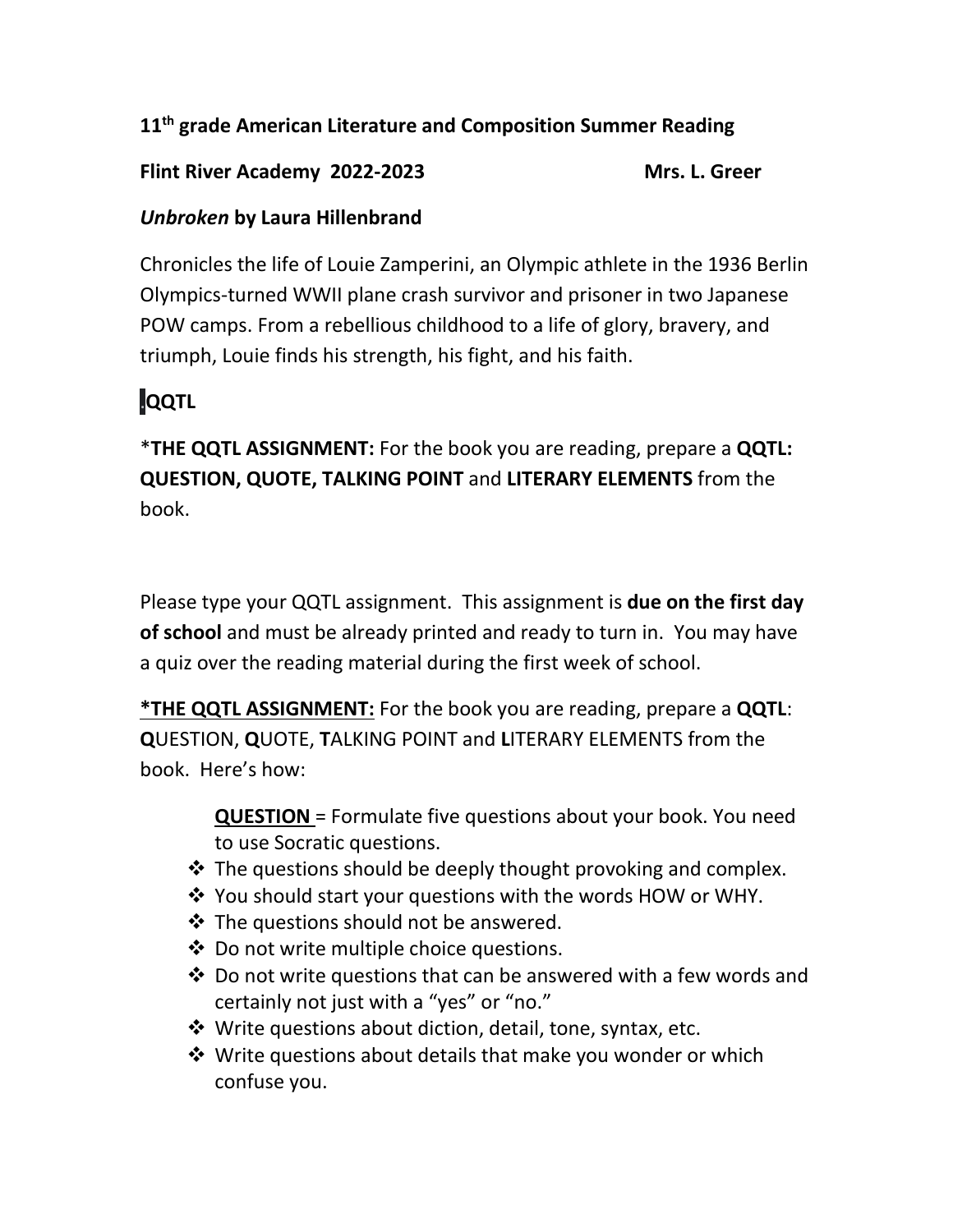**QUOTE** = Choose the most meaningful passage from the work in **your** critical opinion. It does not have to be a piece of dialogue between characters. Yes, write the quote down word for word and document the page number in your text. Then explain why you believe this passage best exemplifies the author's message and purpose of the work as a whole. Your passage can be any length, but your written explanation should meet a **200 word minimum excluding the quote**.

 **TALKING POINT** = Write down a topic that you would want to discuss about this work of literature. Explain the topic and what you want to say about it. Why is this topic an important talking point for this work? You need rich, developed, thorough responses which means I shouldn't say: "But what? But why? But how? But if…" after reading yours. **(200 word minimum)**

 **LITERARY ELEMENTS** = Choose **four** literary elements used in your novel from the list that follows. With each element, follow A, B, and C directions.

**(A)** Write out the quote/textual evidence that shows the literary device and include the page number

**(B)** Name the literary device you are discussing

**(C)** Provide at least **5 sentences** of apt commentary that analyzes and explains the effect/impact of that device in the passage—discuss your ideas thoroughly. This is not researched criticism but should consist of your own ideas.

Literary Elements:

1. **tone/attitude/mood**—the attitude of the author toward his/her subject or audience; the emotion evoked in the reader by the text.

2. **diction**—the author's choice of words that impact meaning; e.g., formal vs. informal, ornate vs. plain/matter of fact, simple vs. complex, etc. With diction, discuss the connotation of the

words and how each word adds to meaning.

3. **figurative language/figures of speech**—language that describes one thing in terms of